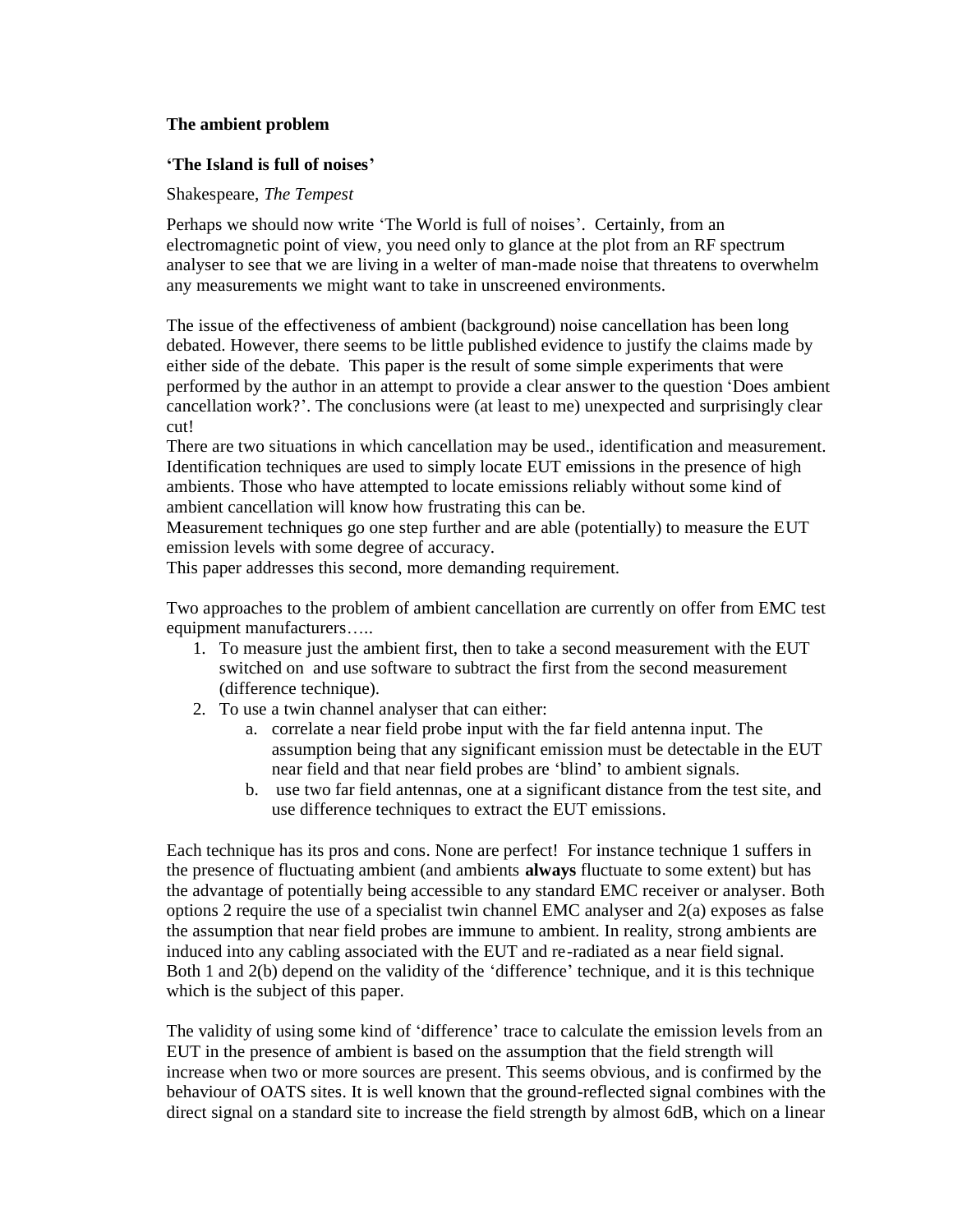scale is a x2 factor. Reasonable enough, given that the two signals will be of similar strength. Of course, the signals in this case are strictly coherent (from the same source) and are in phase. Changing the phase relationship (for instance, by varying the height of the antenna) will completely 'undo' this happy result. So phase matters. But does it matter when we are considering an EUT emission and an ambient signal?

This is one of the aspects for investigation in the following experiments.

### **The experiments**

We created a known 'ambient' and a known 'EUT' signal and studied how the field strength as measured by an EMC analyser was affected when both were on together. The type of signals to create were considered...

Signal types, broadband and/or narrowband?

Signals of both types are common, both from EUTs and in the ambient. We should not assume that any cancellation technique will work equally well (or badly) for all combinations of these two signal types.

| Possible         | Narrowband ambient                       | <b>Broadband</b> ambient         |
|------------------|------------------------------------------|----------------------------------|
| combinations     |                                          |                                  |
| Narrowband       | If frequency separation $\langle$ IF B/W | Averaging techniques suppress    |
| from EUT         | then peaks merge together. Phase         | broadband but leave narrowband   |
|                  | issues may add complications.            | (continuous) signals unaffected. |
|                  | Possible 'worst case' scenario.          |                                  |
| <b>Broadband</b> | Broadband emissions clearly              | Another potentially 'worst case' |
| from EUT         | observable either side of                | scenario.                        |
|                  | narrowband ambient. By                   |                                  |
|                  | definition, broadband emissions          |                                  |
|                  | have relatively flat characteristic.     |                                  |

Table 1 shows the potential combinations with notes

It seems from the above that the toughest challenge for any cancellation techniques is when both EUT and ambient signals are of the same type of signal. Therefore our experiments modelled these two situations.

# **The narrowband experiment**

The test involved the use of two emissions reference sources (ERS) from Laplace Instruments Ltd, one to simulate the background (ambient) level, the other to simulate an EUT. These are 'comb… generators, essentially narrowband sources with a continuous (in time domain) emission output. They radiate a signal with 2MHz spacing and the two units have a very close frequency matching (actually within 40ppm) , well within the resolution bandwidth of the analyser. Thus presenting an almost 'worst case' scenario. The close frequency matching prevents the use of frequency discrimination to separate the signals and the steady state nature of both prevents the use of averaging techniques.

The ERS units actually give very similar radiated output levels, but they were located in different positions in the test site (the laboratory) so that the signals received at the measurement antenna were different from each. The difference is due to the change in 'site attenuation<sup>3</sup> at the two locations.

The frequency range 350 - 450MHz was chosen as this range was relatively free of other background signals.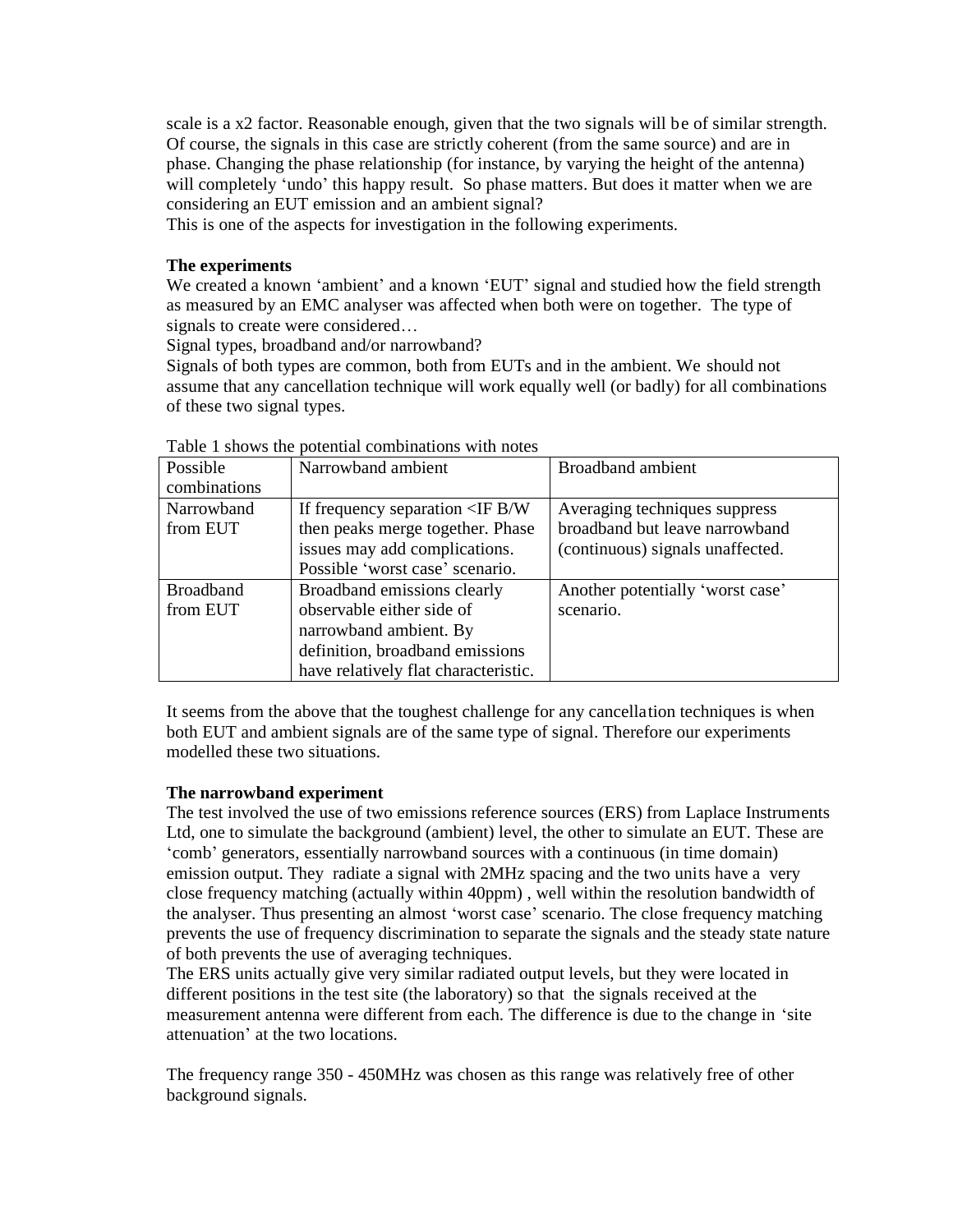Each ERS was initially measured separately. The one which gave the lowest levels (as measured by the antenna) was chosen to represent the EUT. This we called unit A. The other (unit B) then represented the ambient.

A sequence was then followed to represent an real EMC test....

The first plot shows the 'ambient only' (unit B) spectrum and the increased level when the EUT is switched on, (units A and B)



The second plot shows the calculated difference trace Note that this is NOT the simple difference (A-B) but one that takes the log scaling into account. This is the estimated level of the emissions from the EUT



The third plot is a comparison of the estimated level and the actual level of emissions from the EUT. To calculate the signal which caused the field to rise from level XdBuV/m to level YdBuV/m we cannot simply subtract the to numbers to find the difference.

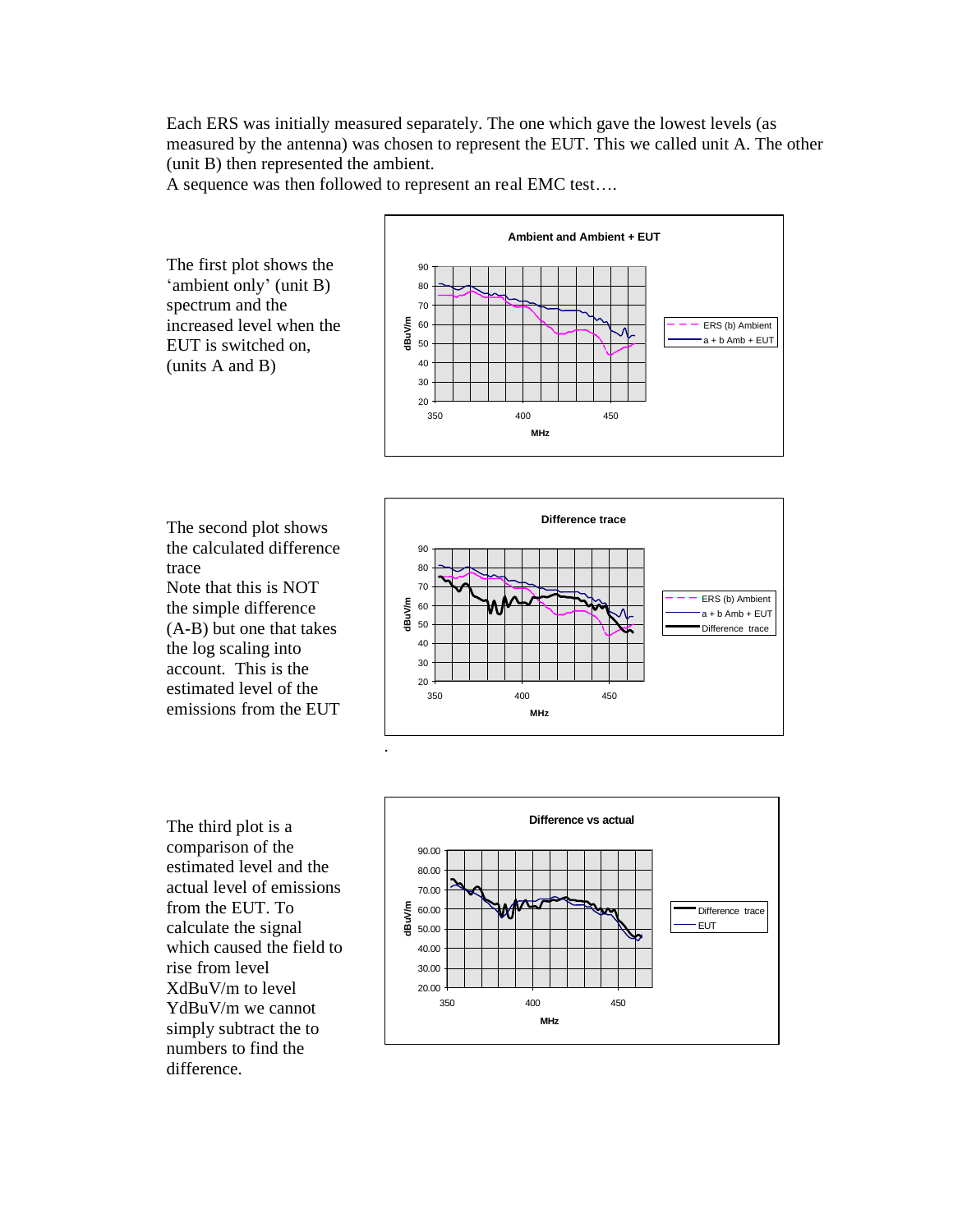Subtracting two log values is the equivalent of dividing one by the other. So these values must be converted back to linear values first using the formula  $X(\text{lin}) = 10^{(X(\log)/20)}$  Then the difference  $Z(\text{lin}) = X(\text{lin}) - Y(\text{lin})$ . Finally, Z is converted back to log (dB) values.  $ZdBuV/m$  $= 20\log(Z(\text{lin}))$ .

As can be judged, the plot of estimated vs. actual shows excellent correlation. The fact that at 380MHz, the difference trace is within 4dB of the actual even though the EUT is over 15dB below the ambient level, shows that this technique can be remarkably effective. This experiment has used two independent sources, hence the signals are incoherent. Incoherent signals are not phase locked. This will be the reality when dealing with EMC applications when an ambient signal is to be 'cancelled…. A phase relationship will exist between the EUT and each ambient source, causing the combined field to fluctuate at the difference frequency. So a 253,456,789Hz ambient and a 253,456,800Hz EUT signal will mix to create a 211Hz resultant or fluctuation frequency. When using a QP detector with a band C time constant of 550msec, it is obvious that these fluctuations will not affect the resultant. Indeed, for any phase effect to be observed, the two frequencies will need to be within a couple of Hz, possible, but highly unlikely, especially over any meaningful period of time. The only problem that would affect the results is that of an unstable ambient. A technique has been routinely used by the author and others is to stabilise the ambient by using an averaging or max. hold technique when acquiring both the ambient trace and the ambient+EUT trace. Typically, using either technique on a set of 8 scans produces a stable result. The difference trace then produces a relatively 'clean' measure of the emissions from the EUT. Naturally, there is often some rogue transmission that is timed so as to appear as an EUT emission, but simple 'common sense' investigations soon real these as not originating from the EUT.

### **The Broadband experiment**

The above procedure was repeated, but this time using two broadband sources, the York Electromagnetics CNE (Comparison Noise Emitters). These produce a relatively flat output spectrum with high bandwidth impulsive noise sources.



Again the emissions from each were plotted separately at first.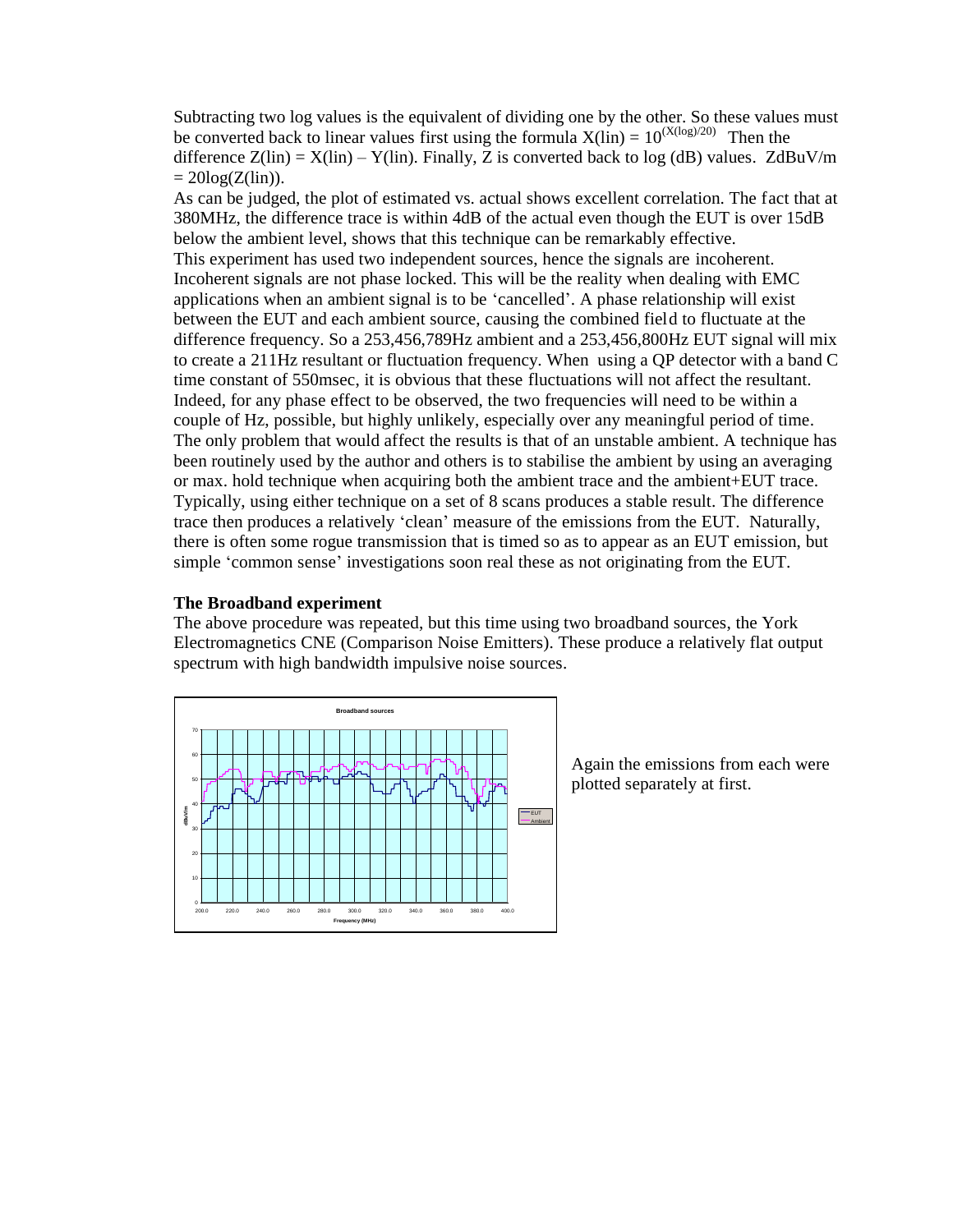

Then plots were taken with first one then both sources switched on. The plot shows the results. The difference trace includes intermittent excursions to minus infinity where the calculation attempts to find the log of zero! The cause of this little difficulty is at frequencies where the ambient result and the ambient + EUT result are the same (or negative).



 The final plot shows the actual EUT level and the difference trace as calculated for the narrowband experiment (Orange trace). The results show that the technique has failed to provide even a rough estimate of the levels from the EUT. Clearly the signals were not interacting together in the same way as the narrowband sources. In an attempt to improve the result, the difference was recalculated using a voltage base (V) rather

than a power base  $(V^2)$ . The magenta trace shows that whilst it is better, there are still wide inconsistencies.

Use of the QP and Average detectors did not significantly improve matters. In an attempt to resolve why the two signals apparently did not 'sum' together, the signals from the receiving antenna were plotted in the time domain. The following 4 plots are all acquired on a fast digitising DSO (500MHz sampling rate). The time axis is in nanoseconds and the vertical scale is identical for all these plots.



Plot sc1004 shows the ambient as output from the log periodic antenna with no sources switched on.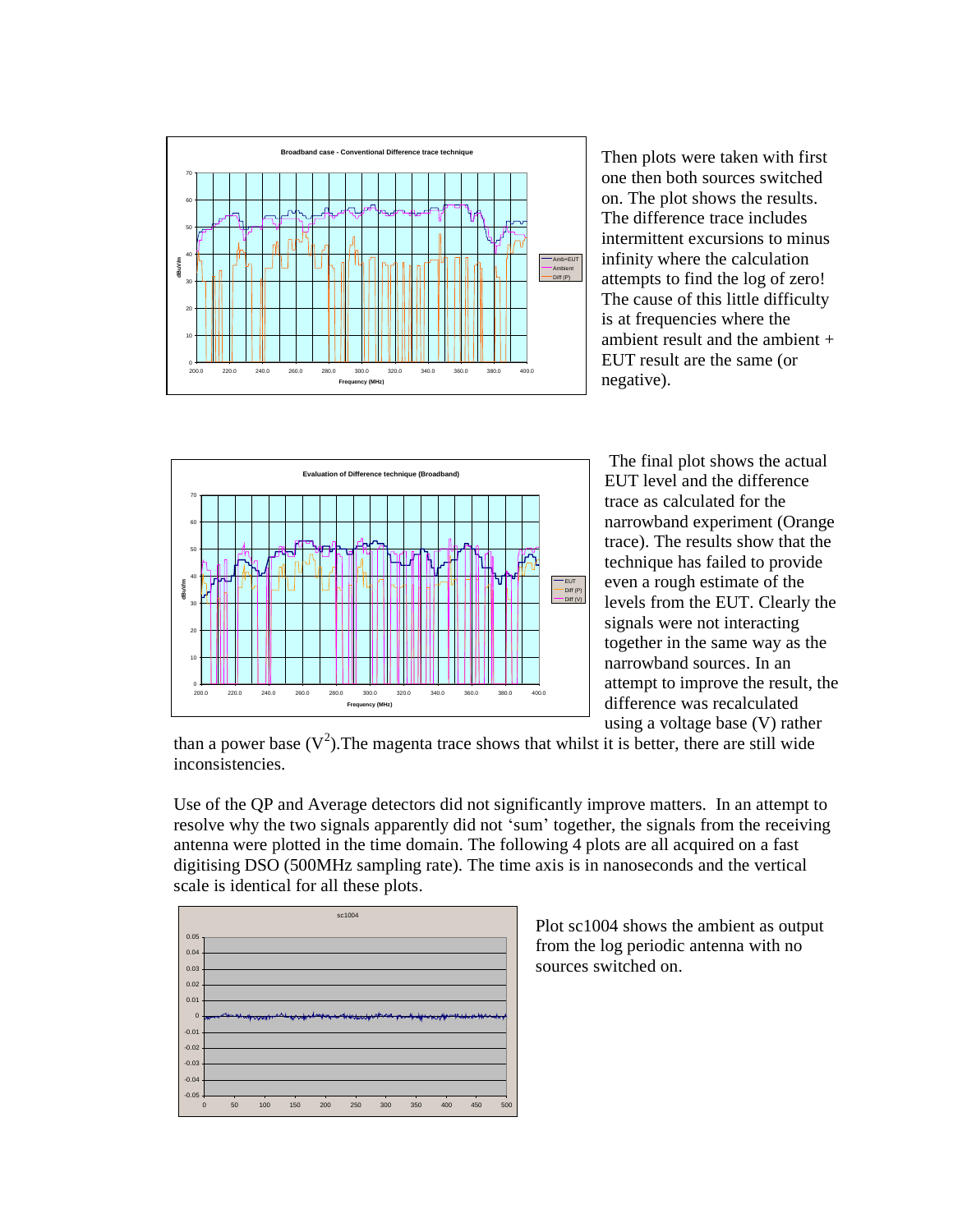

Plots sta002 and stb000 show the signal from the antenna with each source switched on independently. The impulsive nature of these sources is immediately evident. Fourier analysis shows that for a flat (ish) spectrum in the frequency domain, the time domain must have a transient nature. The signals are completely random in nature, as expected from noise sources.



Plot sc1000 shows the two sources radiating simultaneously. The frequency of the impulsive spikes has increased, in fact doubled, but the peak levels are unaffected.

Thus a peak detector will generally maintain the same level as the strongest source, unaffected by the presence of any source with a lower level of impulsive peaks. This assumes that the spectral bands of the

two sources overlap. If this was not the case, identification of the EUT emissions would be simple!

A calculation to show the level of signal in each waveform was undertaken by summing the absolute values of all the DSO samples in each frame.

| Ambient only          | 0.3696V |
|-----------------------|---------|
| Source 1              | 3.7744V |
| Source 2              | 3.6467V |
| Both sources together | 5.1472V |
|                       |         |

This shows that there is the expected increase in signal in the time domain.

It was thought initially that the use of an average or QP detector would improve the performance of the difference technique. This was not observed. Further thought regarding the average and QP detectors as specified by CISPR16 shows why. The output from these detectors is critically dependant on the repetition rate of the incoming impulses. Time constants within these detectors are such that for repetition rates above 10KHz, the detector output will be equal to that of a peak detector. In other words, once above 10KHz, increasing the repetition rate will have no effect. A study of the waveforms shows that significant impulses occur at a median interval of approximately 300nS, equivalent to a repetition rate of 3.3MHz. Well above 10KHz!